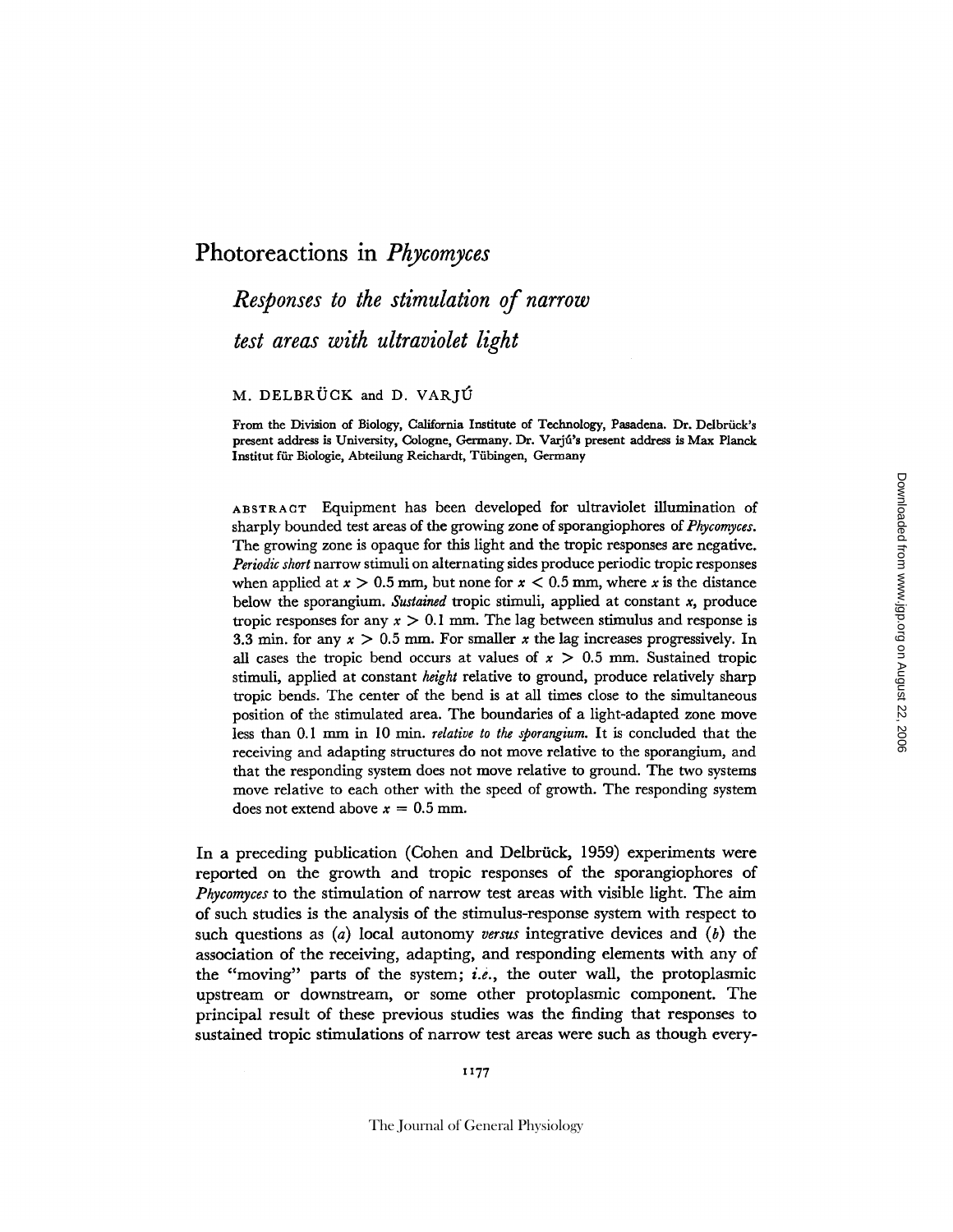thing happened within a structure, hitherto unseen, which is attached to the lower, non-growing part of the sporangiophore and which does not stretch or twist in the sensitive zone. This hypothetical structure was called the "inner wall."

A technical limitation in these earlier studies was the fact that responses to *short* stimuli applied to narrow test areas were too slight to permit their localization. Thus, in the case of growth responses one was limited to measuring the response of the growing zone *as a whole,* and in the case of tropic responses, one was limited to the study of the responses to *sustained* stimuli.

The present study overcomes this technical limitation by substituting light with wave length below 300  $m\mu$  for the visible light. Curry and Gruen (1957) discovered that *Phycomyces* has an "inversion point" at 300 m/z. For shorter wave lengths the specimens are negatively phototropic. Delbrück and Shropshire (1960) showed that this is due to internal screening. At these wave lengths the stimulus never reaches the distal side of the specimens. Thus, while the phototropism in the visible is due to the *differential* response between proximal and distal side, with the distal side winning out by a slight margin, below the inversion point the phototropism is due purely to the response of the proximal side, and therefore much stronger. This is one reason why these wave lengths are advantageous in the present context. Another reason is that scattering of light by the cell contents is appreciable. In the visible region, in fact, this scattering wrecks any attempt at producing a sharply delimited stimulus area. This trouble is absent in the wave length region considered here since internal screening limits very sharply the distance any scattered light might travel.

#### METHODS

The handling of the specimens, the illumination for adaptation, and the techniques for measuring responses, were as described previously (Cohen and Delbrück, 1958, 1959). The new feature is a set-up for producing at the specimen a very sharp image of a horizontal slit of variable width illuminated exclusively with wave lengths below  $300 \text{ m}\mu$ .

The image of the slit has to be exceptionally free of halo, because of the possibility that adaptation may be strictly locally autonomous, at least in the longitudinal direction. Parts not stimulated directly may dark-adapt and thus become sensitive to even very weak halos around the primary image. The further course of this investigation does in fact demonstrate that adaptation to light does not spread longitudinally.

The set-up satisfying these conditions is shown in Fig. 1. The slit is imaged by means of a 3 inch diameter, 15 inch radius-of-curvature spherical mirror, aluminized. The object of the optical system, the slit, is close to the center of curvature of the mirror and the secondary sagittal astigmatic focus is used for imaging it on the specimen. The slit is illuminated with light from a Hanovia medium pressure mercury arc.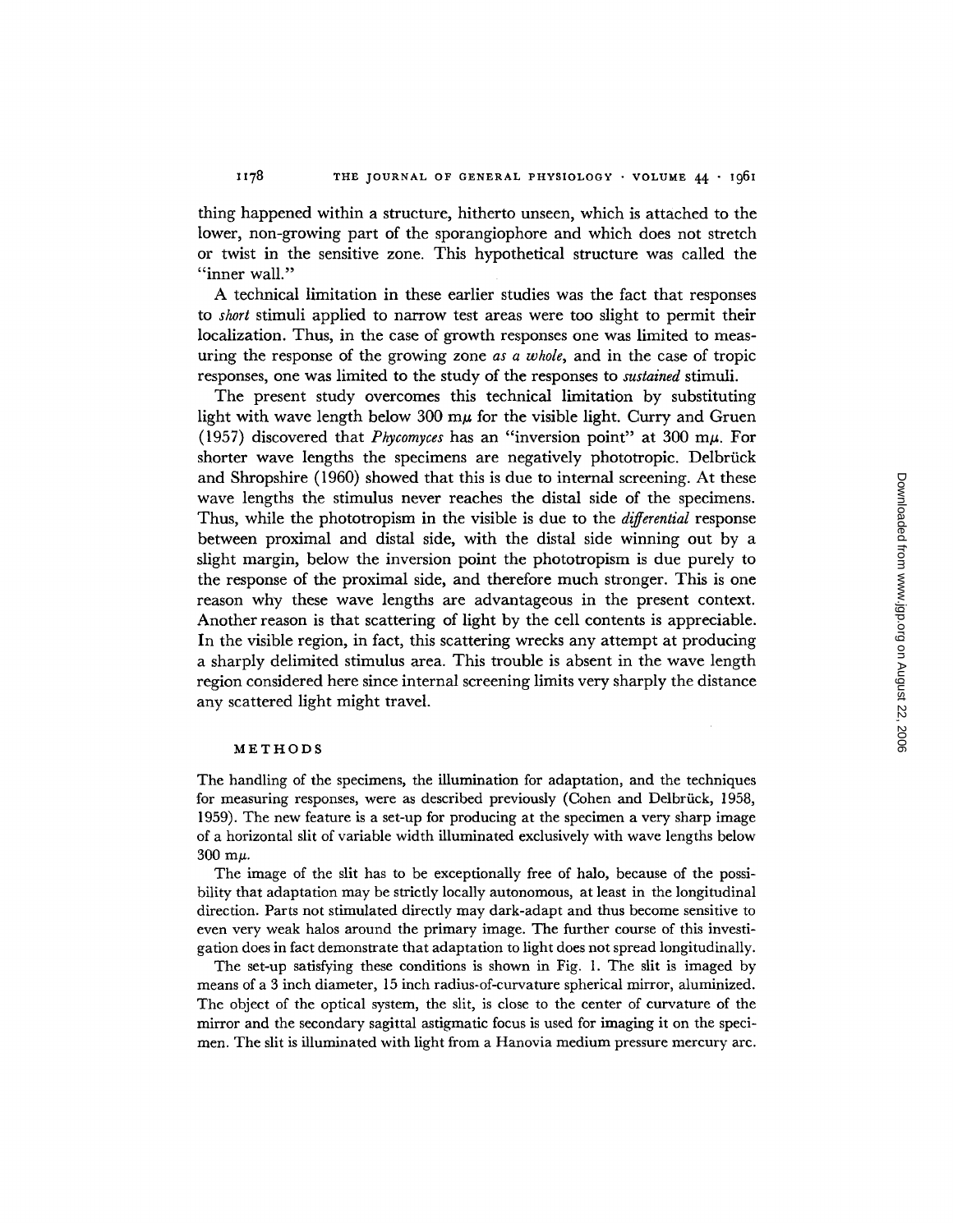The desired wave length region is screened out by two liquid filters. The first, with a path length of 2 cm, contains 240 gm NiSo<sub>4</sub>.6 H<sub>2</sub>O and 45 gm CoSO<sub>4</sub>. 7 H<sub>2</sub>O per 1 liter water. The second liquid filter, with a path length of 1 cm, contains 10 mg of 1,4-diphenylbutadiene per 1 liter spectro-quality cyclohexane. The slit is illuminated by the mercury arc *via* two condenser lenses. The second of these throws an image of the light source onto the mirror, thereby insuring a uniform illumination of the slit.

The image of the slit is first adjusted, by means of a dummy specimen and without filters, to be in exact focus at the specimen, and to be at the desired height and of the desired width. The specimen is then placed on the stage and positioned by means of the micromotions controlling the stage. For symmetric illuminations the stage is rotated at 2 RPM by a synchronous motor drive.



FIGURE 1. Optical set-up for ultraviolet line stimulations. Top view, distances between units drawn to scale. For explanation, see text. The specimen,  $S<sub>1</sub>$  is placed on a stage which is movable in all three directions by fine motions, and which can be rotated at 2 RPM by a synchronous motor drive. The specimen is viewed through the microscope against a red background, and the angles of tilt are measured by means of an eyepiece with hair line and an accurate protractor mounted on its outside. *ML,* mercury lamp (Hanovia, low pressure);  $QL_1$ ,  $QL_2$ , quartz lenses; *SH*, compur shutter;  $F_1$ , NiSO<sub>4</sub> +  $CoSO<sub>4</sub>$  filter; RS, rotating sector;  $F<sub>2</sub>$ , 1,4-diphenylbutadiene filter; *SL*, micrometer-controlled slit (Unertl & Co.); SM, spherical mirror; B, light bulb; RF, red filter; L, lens; S, specimen; M, binocular microscope (Zeiss).

In addition to the ultraviolet line illumination the specimen is subjected to blue light impinging on the whole growing zone at an angle of  $60^{\circ}$  from the vertical, either bilateral or unilateral. The effectiveness of the ultraviolet light relative to that of blue light was assessed by means of the "growth response null method" (Delbrück and Shropshire, 1960). The effectiveness of the ultraviolet light is equivalent by this test to blue light of  $I = 1.74$  on our scale; *i.e.*, equal to about 150 erg/cm<sup>2</sup>sec. blue light.

Ultraviolet light of this intensity damages the specimen if applied for a sustained illumination. For experiments involving sustained illuminations, therefore, a rotating sector (5 per cent transmission, 10 RPM, 2 openings per cycle) was put into the path of the light, and the adapting blue light correspondingly reduced.

In preliminary experiments the specimens had been protected from air currents by a glasshouse with quartz windows. However, the front window had to be removed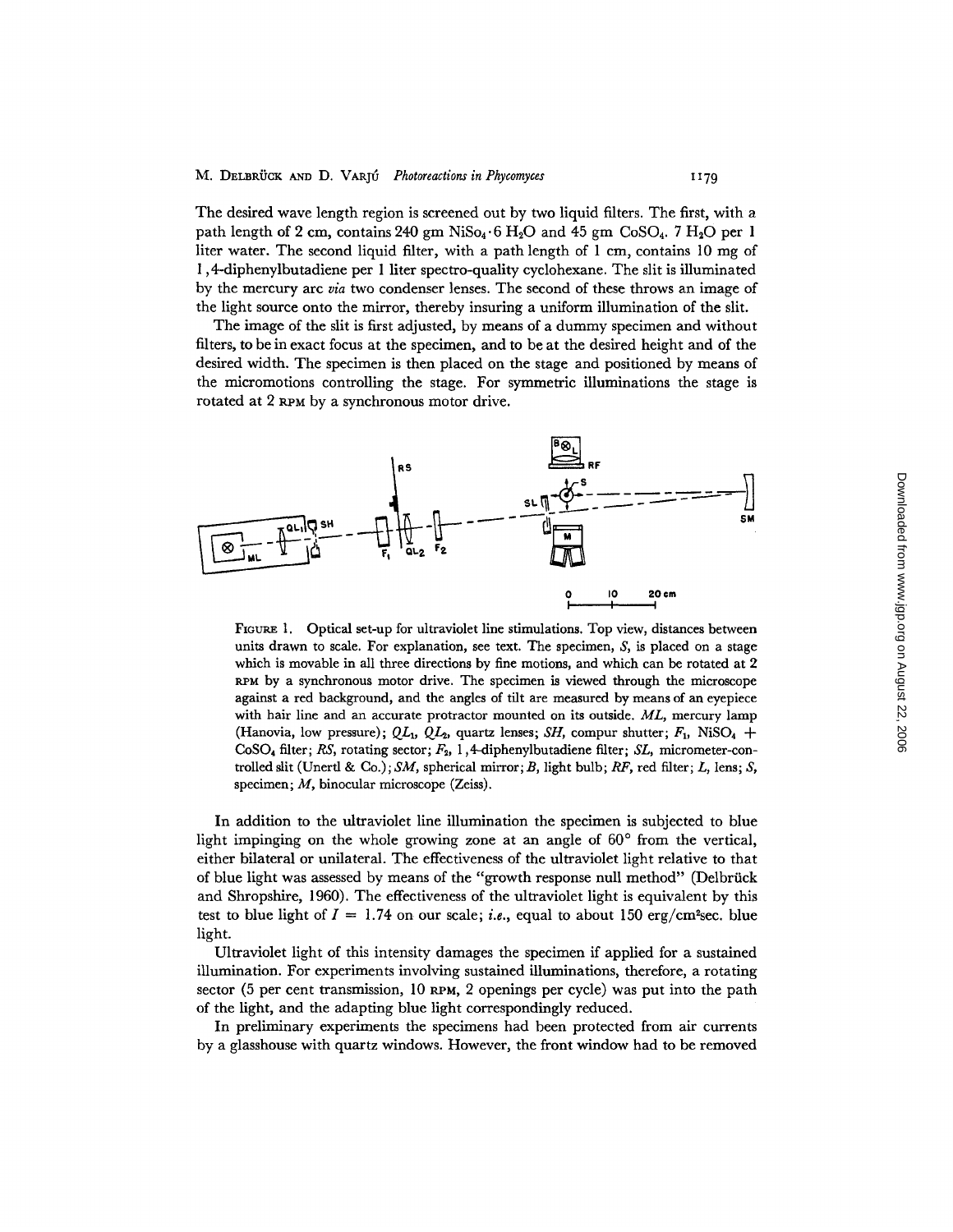because of fluorescent radiation elicited by the ultraviolet from the quartz, and the back window because of light reflected by it. In the final set-up, therefore, the specimens were standing free.

The adequacy of the optical set-up was tested photographically and biologically. Photographs of the ultraviolet line showed a perfectly sharp image without detectable halo even at strong overexposures. The biological tests were of two kinds. First, the tropic response to periodic short stimuli was measured as a function of the adapting intensity, with results shown in Fig. 2. With decreasing adapting intensity the response amplitude at first rises and then levels off at a point where the stimulus becomes saturating in the area directly stimulated. The response is then about one-tenth the size of a response to a saturating stimulus applied to the whole growing zone. These results are in sharp contrast to those of similar experiments with visible light reported



FIGURE 2. Periodic tropic response *versus* level of adaptation. Duration of each stimulus 1 sec., width 0.1 mm, centered at  $x = 1$  mm. One stimulus every 5 min., alternately right and left. Adapting illumination varied from  $I = -5$  to  $-20$  (logarithmic scale to base 2). Evaluation of response amplitude A as in Fig. 3. Curve fitted by eye.

previously (Cohen and Delbrtick, 1959, Fig. 4). In these experiments the growth responses to narrow line stimulations were measured and found to increase to the size of a full growth response when the adapting intensity was dropped to low levels. The present experiments demonstrate that with the ultraviolet line and the optical set-up described we are able, in contrast to the situation with visible light, to limit the stimulus effectively to the line. A further corroboration was provided by a second test. Under conditions of adaptation to a very low intensity  $(I = -15)$  the tropic responses to short periodic stimuli were measured as a function of the width of the line, with the line centered at 1 mm below the sporangium. The response amplitude was found to increase by a factor 3.4 when line width was increased from 0. I to 0.4 mm.

#### EXPERIMENTS

We designate by x the distance of a point on the sporangiophore from the bottom of the sporangium, and by  $h$  the distance of such a point from "ground," *i.e.,* from some reference point below the growing zone.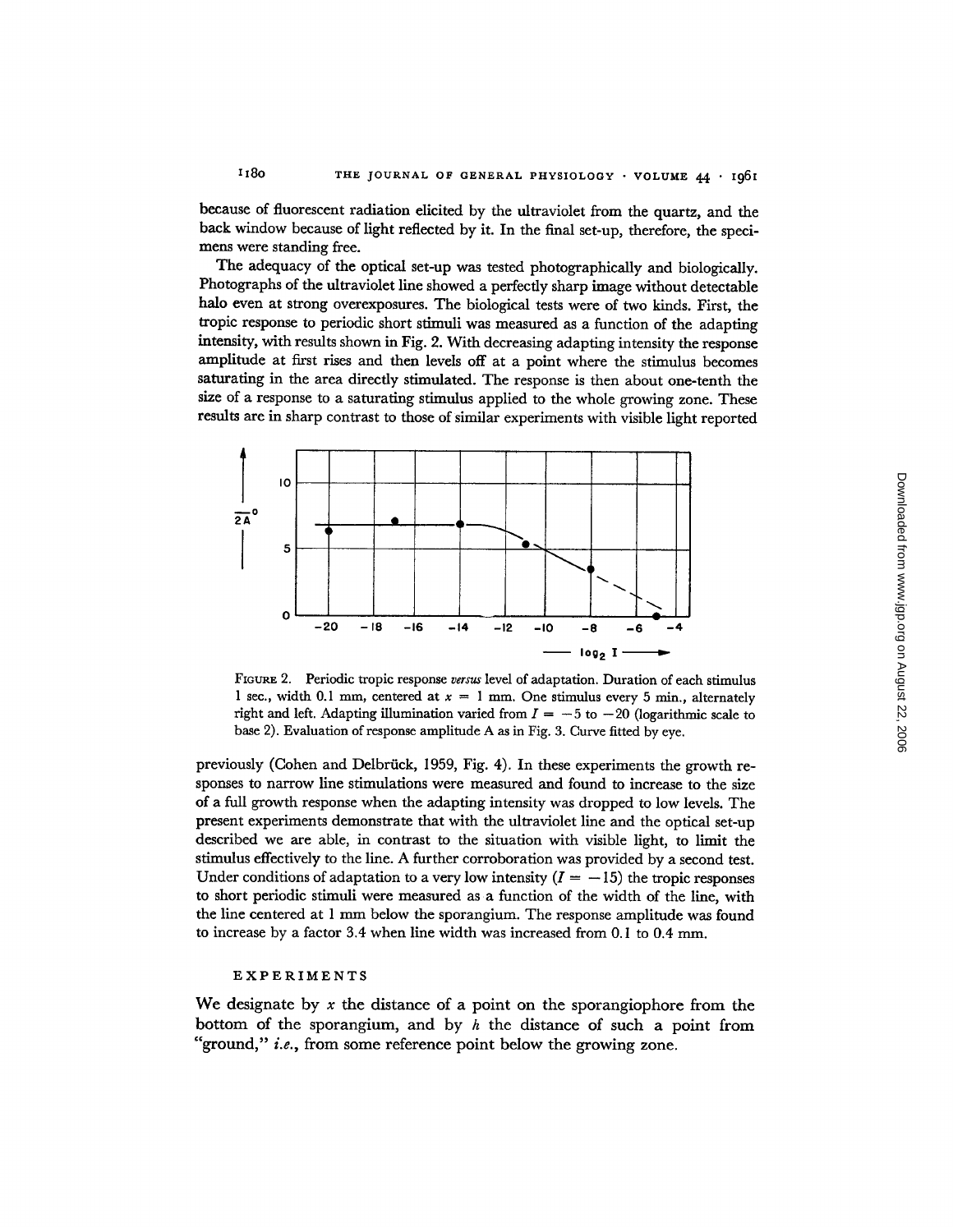We define as the *sensitive* zone that zone within which a stimulus must be applied to produce a response, and as the *reactive* zone, that zone in which growth or tropic responses are observed to occur.

*Tropic Responses to Periodic Stimulations* With the ultraviolet line, good



FIGURE 3. Periodic tropic stimulations. Duration of each stimulus 1 sec., width 0.1 mm One stimulus every 5 min., alternately right and left. Adapting illumination  $I = -9$ . At this level of adaptation the stimuli give medium tropic responses (see Fig. 2). (a) Tropic angle *versus* time, through three complete cycles, after two introductory cycles. (b) Average over the three cycles shown in  $(a)$ , showing method of determining the double amplitude 2A. (c) Response at 0.5 mm. (d) Response at 0.4 mm. For  $x \le 0.5$  mm the response amplitudes are smaller than the random motions of the specimens, so that no reliable response cycle can be picked out. For  $x > 0.5$  mm the phase relation between stimulus and response is independent of  $x$ . The "turn around" point in response to each signal occurs 5 min. after each signal. (e) The double amplitude 2A *versus* location of stimuli.

tropic responses can be obtained with a line width of only 0.1 mm, a stimulus duration of 1 see., and an integrated flux on the stimulated area equivalent to about 10 min. flux of adapting blue light. The stimuli were applied in a periodic program stimulating alternately on opposite sides at 5 min. intervals. The response is a very nearly sinusoidal tropic response. The amplitude of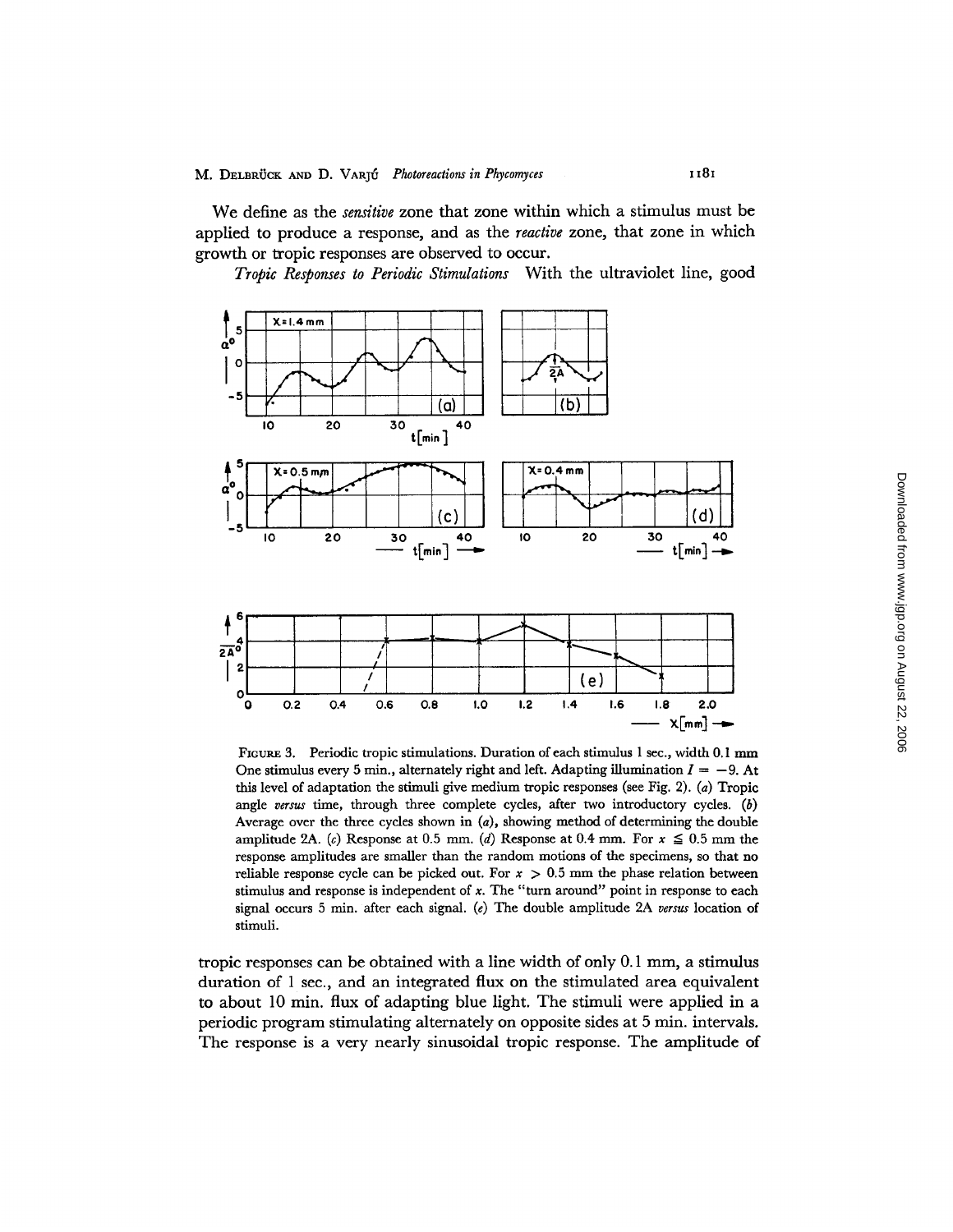this response was determined, for a series of values of  $x$  in each case allowing two complete introductory cycles, and then averaging over three subsequent cycles. Fig. 3 shows the results. The amplitude of the response is nearly



FIGURE 4. Sustained tropic stimulations at constant x. Width of line  $0.2$  mm. (a) Tropic angle versus time. The reaction time  $t$  is obtained by back extrapolation to zero angle, as illustrated in the graph for two cases in which the stimulus was applied at 0.3 mm and 0.8 mm, respectively. (b) Location of the bend center, *Xb .... VS.* time. The location of the bend center at any one time is determined as the intersection of the tangents above and below the bend. The bend center moves away from the sporangium, and its location extrapolates to  $x = 0.55$  mm at the reaction time T. At time zero it extrapolates to the original position of the line. (c) Reaction time versus location of stimulus  $x<sub>s</sub>$ . For  $x<sub>s</sub> > 0.5$ mm the reaction time is constant. For  $x<sub>i</sub> < 0.5$  mm the reaction time increases. The slope of this increase is equal to the reciprocal growth velocity.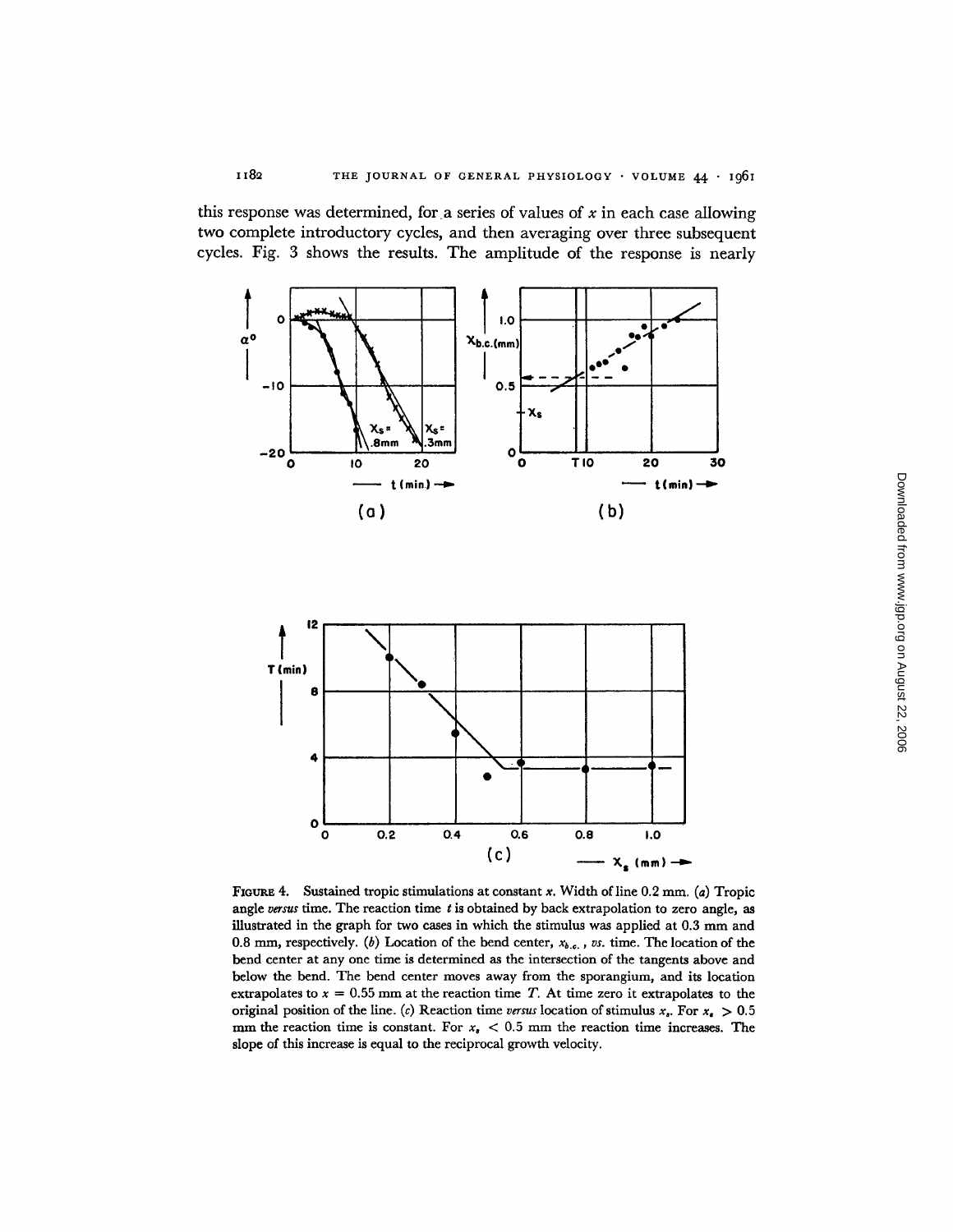constant for stimuli applied at  $x > 0.5$  mm, and drops sharply to zero at x  $= 0.5$  mm.

In a few experiments the interval between stimuli was increased to 15 min. to test whether the disappearance of the response to stimuli in the upper



FIGURE 5. Action shots of tropic responses to sustained ultraviolet line stimulations (A) Sustained line at  $x = 0.2$  mm. The reaction time is 10 min., and the bend center, when the bend first appears, is below  $x = 0.5$  mm. (B) Sustained line at  $x = 1.0$  mm. The reaction time is just under 4 min. and the bend center, when the bend first appears, is at the line. In both cases the bend center moves away from the line after the bend first appears.  $(C)$  Sustained line at constant h. The line is initially at 0.3 mm. The bend, when it first appears (at about  $10 \text{ min.}$ ) is at the line and continues to stay with the line. The bend is somewhat sharper than in the other two cases. A hair mounted on a micromanipulator (horizontal lines on the picture) served as reference point. Diameter of sporangium in A is 0.582 ram; in *B,* 0.492 mm; in *C,* 0.611 mm.

part of the growing zone is due simply to increased lag. In these cases, too, no responses were found when the short stimulus was applied at  $x < 0.5$  mm.

*Sustained Tropic Stimulations* The preceding set of experiments seems to show that the sensitive zone does not extend above  $x = 0.5$  mm. The set now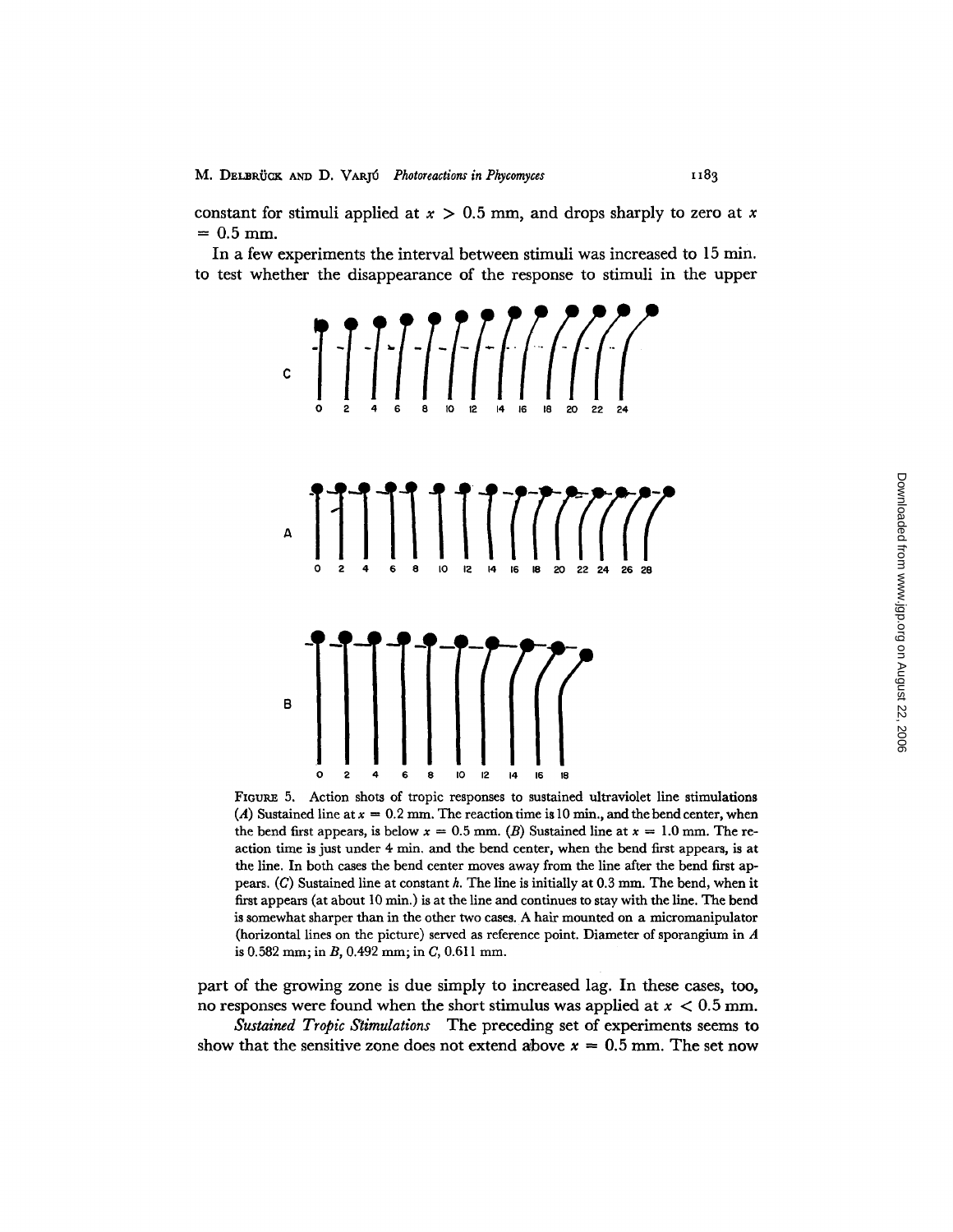

FIGURE  $6(a)$ . Zonal adaptation. The specimen is exposed to a symmetric conditioning stimulus at time zero, and to a unilateral test stimulus at 10 min. The tropic responses are plotted *vs.* the position of the upper or lower edge of the conditioning stimulus. Conditioning stimulus, duration 30 see., symmetric (rotation of specimen at 2 RPM during the stimulus), width 1.6 mm. Test stimulus, unilateral, duration 1 sec., width 0.2 mm, centered at  $x = 1.0$  mm. For each x on the abscissa two experimental points are shown.  $(O)$  lower edge of conditioning stimulus at this position,  $(O)$  upper edge at this position. These relations are illustrated above the data graph: test stimulus; 22 conditioning stimulus for which the reaction is plotted *versus* the position of its *lower* edge; [] condi-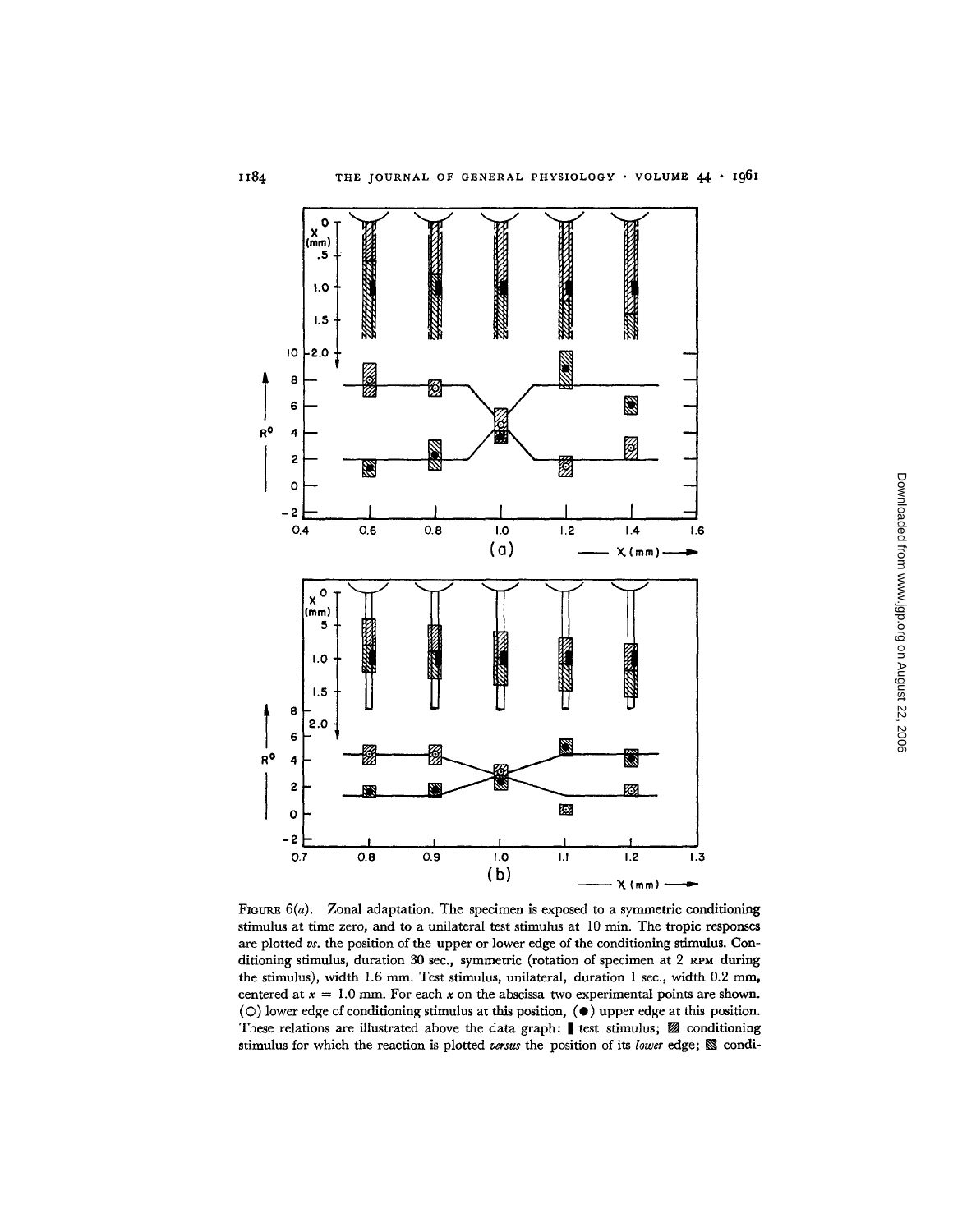to be reported shows that this is not so. If the stimulating line, 0.2 mm wide, is held for a long period at fixed values of x (by continuously moving the specimen down to compensate for its growth) very definite tropic reactions can be observed even for  $x < 0.5$  mm. These reactions have the following properties: (a) The specimens bend away from the light. (b) For  $x > 0.5$ mm, the bend, when it first appears, is at the line, and subsequently moves away from the sporangium. The reaction time is 3.3 min. (c) For  $x < 0.5$ mm, the bend appears not at 3.3 min., but later, and when it appears, it is not at the line but at  $x = 0.5$  mm; it then moves away from the sporangium, as in (b). Fig. 4 shows the relation between the point of stimulation and the reaction time. The delay in appearance of the response and the displacement of the point of appearance are correlated as though the effect of the stimulus were travelling with the growth speed from the point of stimulation to the point of appearance. Alternatively one can say that the effect is standing still in the h system of coordinates, and cannot be expressed until this point has attained an  $x > 0.5$  mm.

When the sustained stimulus is applied *at constant h,* so that the growing zone moves through the line, then the bend remains sharp, and its center remains located at, or very near, the stimulus, exactly as reported previously for visible light (Cohen and Delbrück, 1959).

Fig. 5 shows series of action shots for three of the cases discussed, namely (A) sustained line at  $x = 0.2$  mm, (B) sustained line at  $x = 1.0$  mm, and (C) sustained line at constant h.

We conclude from these experiments that the *sensitive* zone does indeed extend above  $x = 0.5$  mm, but that the *reactive* zone does not. In the case of stimulations above  $x = 0.5$  mm, a transport to the lower regions is involved, consuming several minutes in time, and short stimuli are not effectively transported.

*Zonal Adaptation* The level of adaptation, A, is a parameter characterizing the state of the growing zone. The changes in this level occur as responses to stimulations. In previous studies (Delbrück and Reichardt, 1956) the changes with time in the level of adaptation were analyzed, employing conditioning and test stimuli applied to the whole growing zone. The space dimension, both longitudinal and azimuthal, was left out of this analysis.

tioning stimulus for which the reaction is plotted *versus the* position of its *upper* edge. Each experimental point is the average of six tests, and the solid line is the hypothetical result expected if the adapted zone does not move in the  $x$  system during the interval tested, and retains a sharp boundary. The boxes around the experimental points indicate the standard errors of the means. They are hatched to correspond with the graphs above.

FIGURE  $6(b)$ . Same arrangements as described for (a) except that conditioning stimulus 0.4 mm wide and edge of conditioning stimulus moved in steps of 0.1 mm through the tested areas as against 0.2 mm in (a).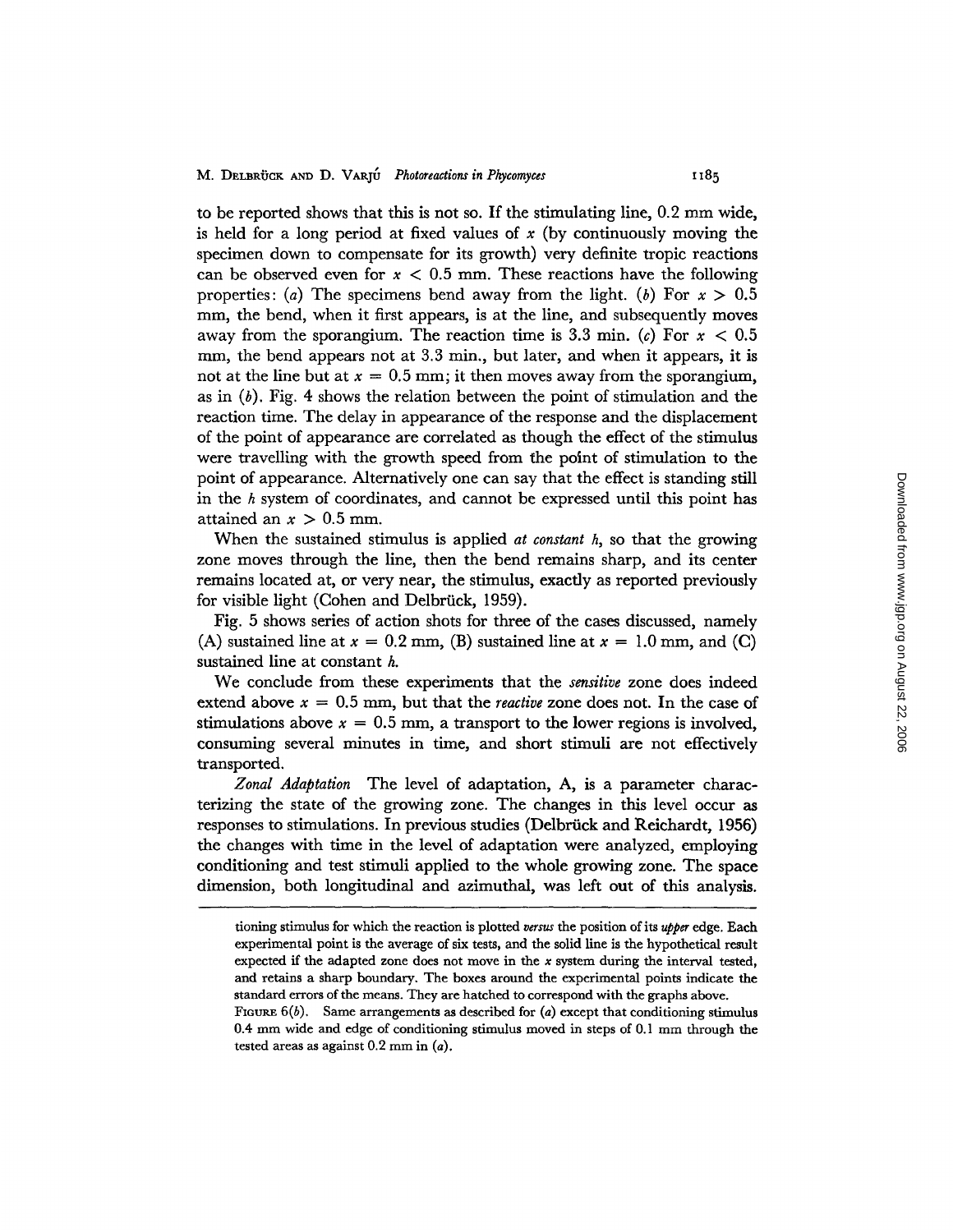It may be presumed that the adaptation mechanism is linked directly to the photoreceptors. Therefore, experiments which tell us where an adaptive zone has moved after a certain time interval might help us to identify the moving parts with which the receptors and adaptors may be associated.

The ultraviolet line set-up is suited to tackle this question. The general procedure was as follows: At time zero a symmetric conditioning stimulus, sharply bounded in  $x$ , is given to the rotating sporangiophore (duration 30) see.). A unilateral narrow test stimulus is given 10 min. later (duration 1 see., width 0.2 mm, centered at  $x = 1.0$  and the tropic response to this test stimulus is measured. The general adapting (blue) illumination is chosen so that the test stimulus *without* any conditioning, gives a nearly maximal tropic response, while *with* the conditioning stimulus the test stimulus gives nearly zero response, provided the conditioning stimulus "covered" the tested area.

In one series of experiments the conditioning stimulus was very much wider (1.6 mm) than the test stimulus (0.2 mm) and was placed so that either its upper or its lower edge was located near the test stimulus. In suecessive tests the conditioning stimulus was "moved through" the tested area, in steps of 0.2 mm. These experiments tell us where the edge of the adapted area has "moved to" during the 10 min. interval between conditioning and testing.

In another series of experiments the conditioning stimulus was only a little wider  $(0.4 \text{ mm})$  than the test stimulus  $(0.2 \text{ mm})$ , and successive tests were run moving the conditioning stimulus in steps of  $0.1$  mm. The results of both series are represented in Fig.  $6$ , using the x system of coordinates. The results are clear cut. The edge of the adapted zone remains at rest in the  $x$  system within the limits of accuracy of these measurements. These limits are certainly less than 0.1 mm in 10 min., or about one-fifth of the growth velocity, and about one-third of the velocity of a marker at this point. To the same accuracy the boundaries of the adapted zone remain sharp.

These tests were repeated, in less extensive series, for test stimuli centered at  $x = 0.7$  mm. The results were the same, except for a suggestion that there may be some blurring of the edge of the adapted zone after 10 min. when the conditioning stimulus was 0.4 mm and centered to cover the test stimulus  $(0.2 \text{ mm})$  symmetrically. The test stimulus gave a considerably larger response than in the corresponding situation when conditioning and test are centered at  $x = 1$  mm.

#### DISCUSSION

There have been three previous attempts at delimiting the *reactive* zone of *Phycomyces.* 

1. Cohen and Delbrück (1958), using illumination of the whole growing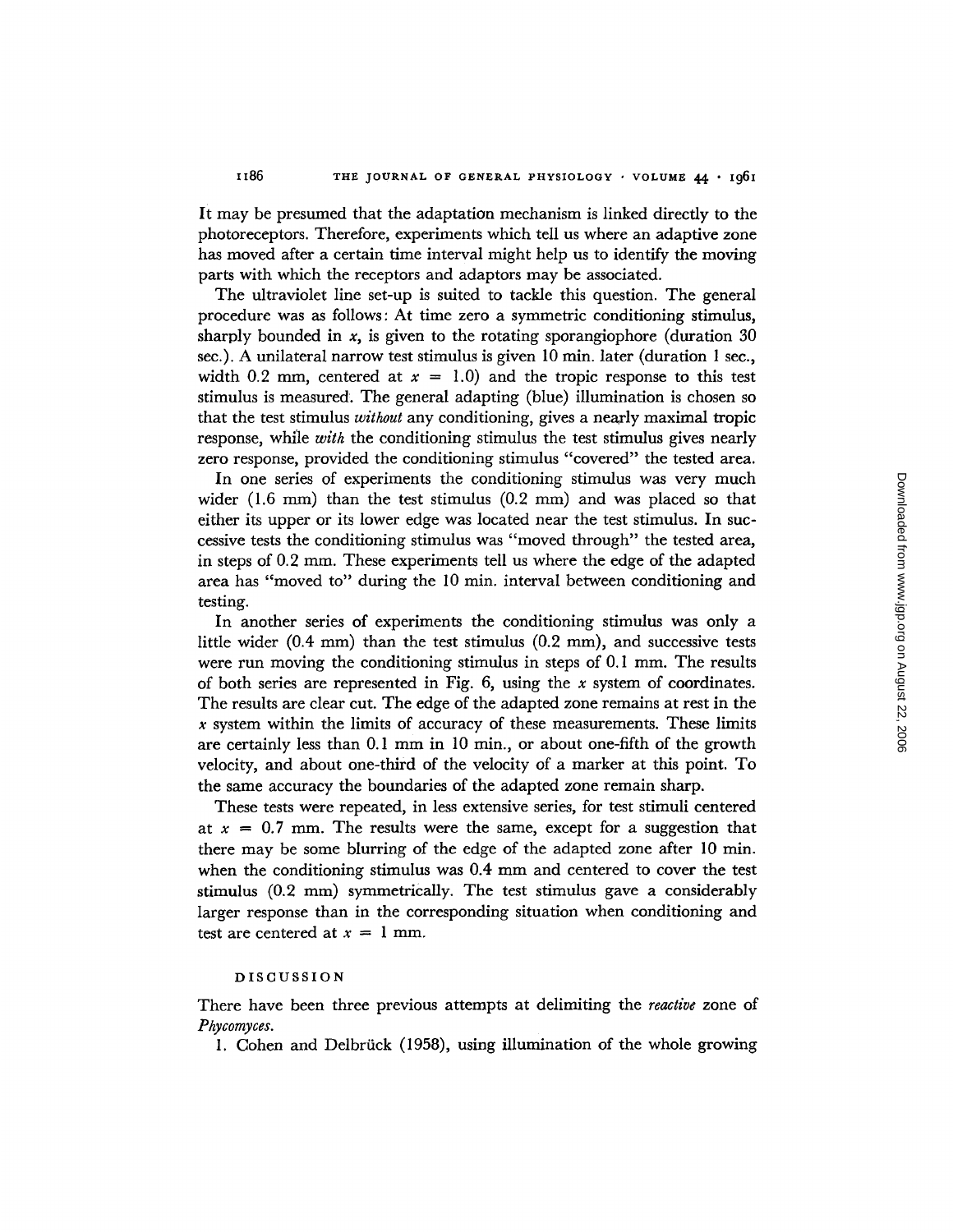zone, short periodic stimuli, and observation of growth responses by means of starch markers attached to the growing zone, found the reactive zone to extend from  $x = 0.5$  mm down.

2. Castle (1959), in a very similar experiment, found the reactive zone to be coextensive with the growing zone. In fact, his data indicate that the growth response is proportional to the stretch rate in the steady state all along the growing zone. These data are quite convincing for the range  $x$  $> 0.4$  mm, but not for smaller values of x. The experiments of Castle also differ from ours in being run at a higher temperature (26<sup>o</sup>C against 20<sup>o</sup>C), and in using a single very large stimulus as against our periodic program involving relatively small stimuli. As pointed out by Castle, these differences in procedure *could* account for the differences in the results. We believe, however, that for the critical region here under discussion the data of Castle are inadequate for establishing a difference.

3. Cohen and Delbrück (1959), using line illumination with blue light, sustained stimulation, and the tropic response, found the reactive zone to extend from  $x = 0.5$  mm down.

The present results confirm the limitation of the reactive zone to the region below  $x = 0.5$  mm, both for short periodic stimuli, and for sustained stimuli.

There has been one previous attempt at delimiting the *sensitive* zone. Cohen and Delbrück, using line illumination (blue light), short periodic stimuli, and observing the growth response of the specimen as a whole, found the sensitive zone to extend from  $x = 0.5$  mm down.

The present results confirm this conclusion *for short periodic stimuli.* They show, however, in addition, that *sustained* stimulation of a region above  $x =$ 0.5 mm does produce a response. This response is delayed in time and displaced in space to below  $x = 0.5$  mm. One has the impression that the response to the stimulus is stored in a structure which does not move relative to ground, and which cannot show the response until it is out of the upper  $0.5$  mm.

The conclusion that the reactive zone does not move relative to ground is also supported by the responses to sustained tropic stimuli *at constant h* (Fig. 5 C). These give the impression that all growth occurred above the bend, which is certainly not true for the outer wall.

What is this structure which does not seem to partake in the displacements due to growth as exhibited by markers attached to the outer wall? Does this structure contain the photoreceptors? We think that this is most unlikely, for the following reasons. We must remember that the stimulus produces two very distinct responses: the change in the level of adaptation, and the growth responses. Our present experiments show that the adaptation response occurs in a system which does not move appreciably *relative to the sporangium.*  It seems very likely to us that this response system is more closely connected